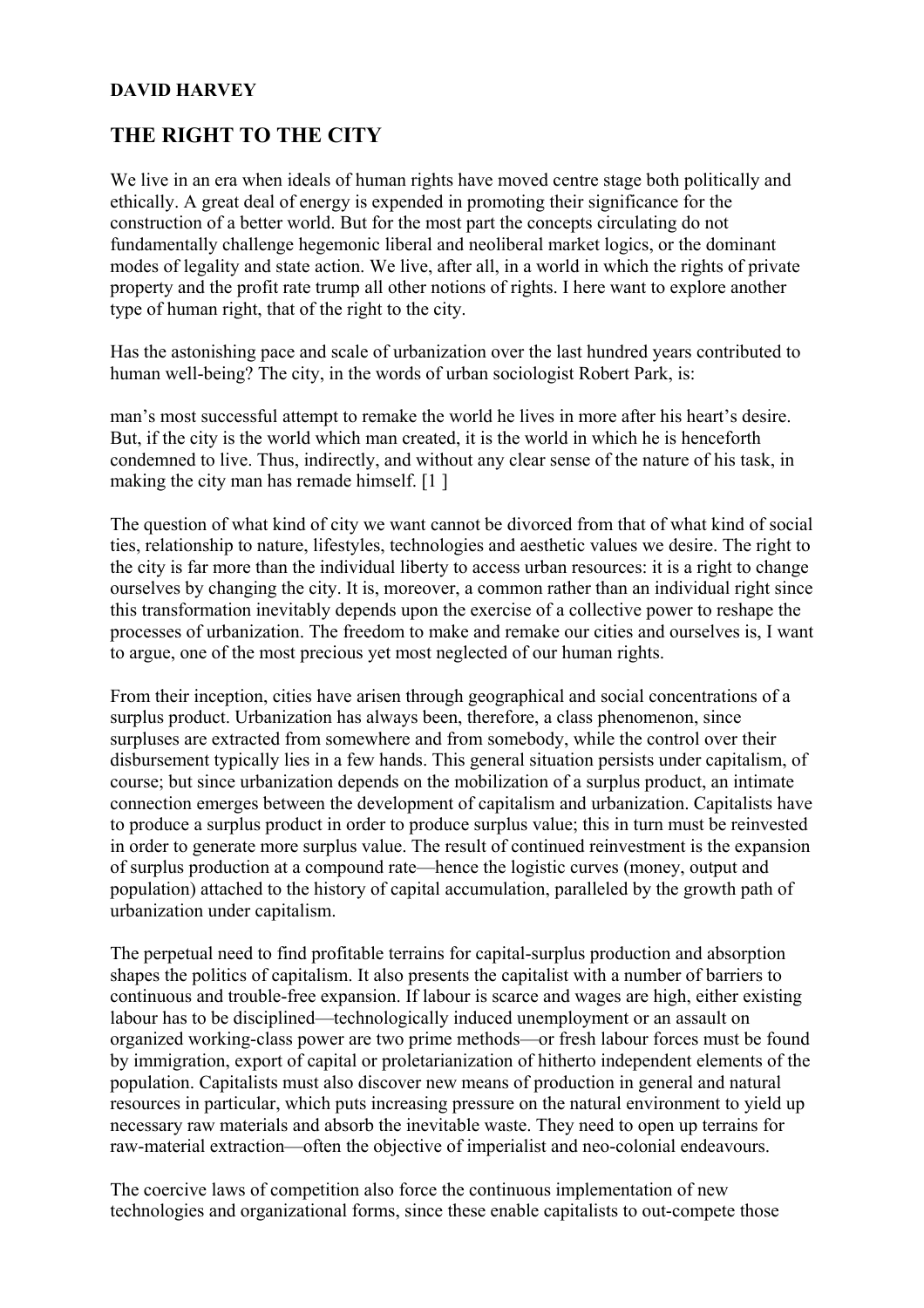using inferior methods. Innovations define new wants and needs, reduce the turnover time of capital and lessen the friction of distance, which limits the geographical range within which the capitalist can search for expanded labour supplies, raw materials, and so on. If there is not enough purchasing power in the market, then new markets must be found by expanding foreign trade, promoting novel products and lifestyles, creating new credit instruments, and debt-financing state and private expenditures. If, finally, the profit rate is too low, then state regulation of 'ruinous competition', monopolization (mergers and acquisitions) and capital exports provide ways out.

If any of the above barriers cannot be circumvented, capitalists are unable profitably to reinvest their surplus product. Capital accumulation is blocked, leaving them facing a crisis, in which their capital can be devalued and in some instances even physically wiped out. Surplus commodities can lose value or be destroyed, while productive capacity and assets can be written down and left unused; money itself can be devalued through inflation, and labour through massive unemployment. How, then, has the need to circumvent these barriers and to expand the terrain of profitable activity driven capitalist urbanization? I argue here that urbanization has played a particularly active role, alongside such phenomena as military expenditures, in absorbing the surplus product that capitalists perpetually produce in their search for profits.

## *Urban revolutions*

Consider, first, the case of Second Empire Paris. The year 1848 brought one of the first clear, and European-wide, crises of both unemployed surplus capital and surplus labour. It struck Paris particularly hard, and issued in an abortive revolution by unemployed workers and those bourgeois utopians who saw a social republic as the antidote to the greed and inequality that had characterized the July Monarchy. The republican bourgeoisie violently repressed the revolutionaries but failed to resolve the crisis. The result was the ascent to power of Louis-Napoleon Bonaparte, who engineered a coup in 1851 and proclaimed himself Emperor the following year. To survive politically, he resorted to widespread repression of alternative political movements. The economic situation he dealt with by means of a vast programme of infrastructural investment both at home and abroad. In the latter case, this meant the construction of railroads throughout Europe and into the Orient, as well as support for grand works such as the Suez Canal. At home, it meant consolidating the railway network, building ports and harbours, and draining marshes. Above all, it entailed the reconfiguration of the urban infrastructure of Paris. Bonaparte brought in Georges-Eugène Haussmann to take charge of the city's public works in 1853.

Haussmann clearly understood that his mission was to help solve the surplus-capital and unemployment problem through urbanization. Rebuilding Paris absorbed huge quantities of labour and capital by the standards of the time and, coupled with suppressing the aspirations of the Parisian workforce, was a primary vehicle of social stabilization. He drew upon the utopian plans that Fourierists and Saint-Simonians had debated in the 1840s for reshaping Paris, but with one big difference: he transformed the scale at which the urban process was imagined. When the architect Jacques Ignace Hittorff showed Haussmann his plans for a new boulevard, Haussmann threw them back at him saying: 'not wide enough . . . you have it 40 metres wide and I want it 120.' He annexed the suburbs and redesigned whole neighbourhoods such as Les Halles. To do this Haussmann needed new financial institutions and debt instruments, the Crédit Mobilier and Crédit Immobilier, which were constructed on Saint-Simonian lines. In effect, he helped resolve the capital-surplus disposal problem by setting up a proto-Keynesian system of debt-financed infrastructural urban improvements.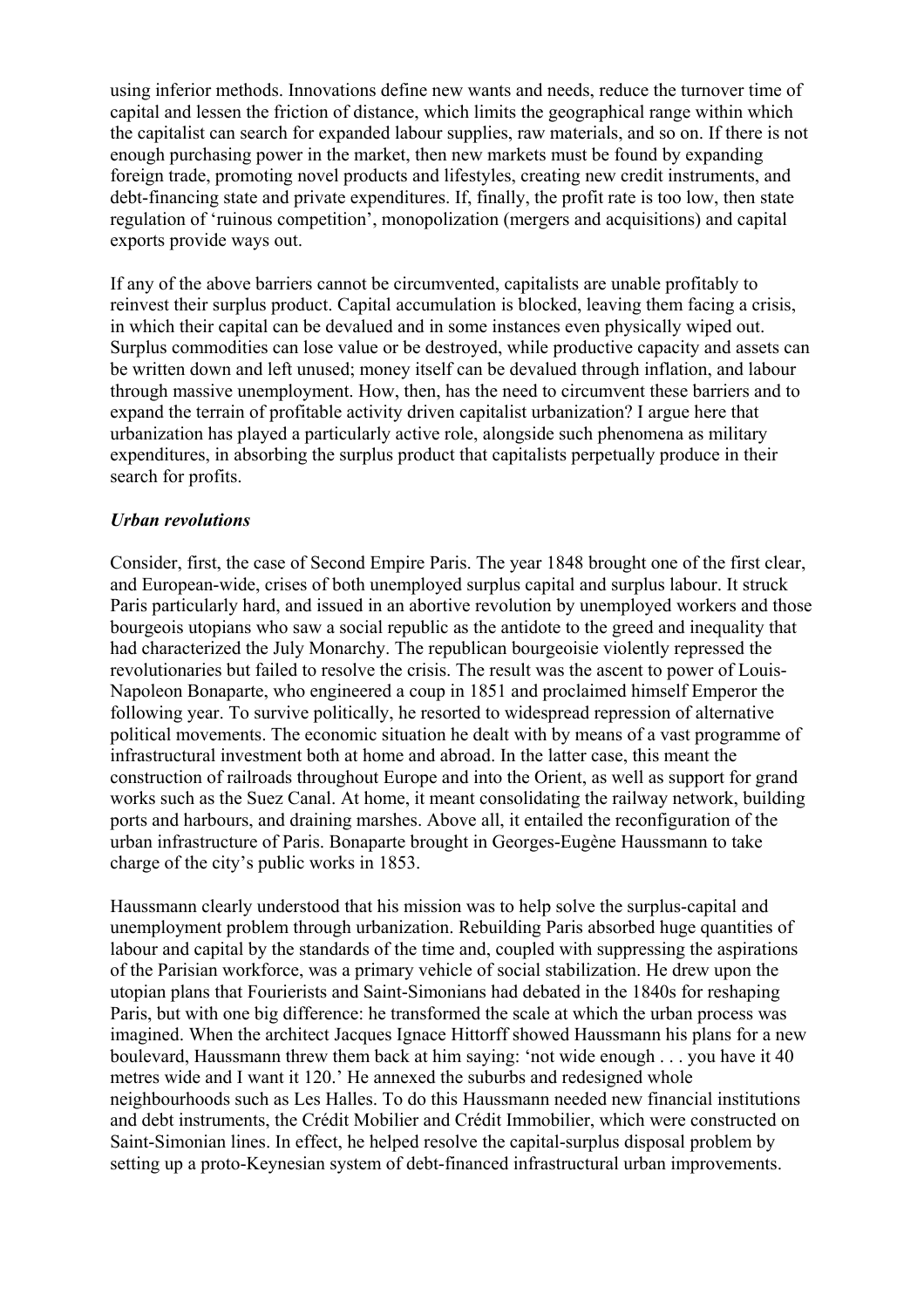The system worked very well for some fifteen years, and it involved not only a transformation of urban infrastructures but also the construction of a new way of life and urban persona. Paris became 'the city of light', the great centre of consumption, tourism and pleasure; the cafés, department stores, fashion industry and grand expositions all changed urban living so that it could absorb vast surpluses through consumerism. But then the overextended and speculative financial system and credit structures crashed in 1868. Haussmann was dismissed; Napoleon III in desperation went to war against Bismarck's Germany and lost. In the ensuing vacuum arose the Paris Commune, one of the greatest revolutionary episodes in capitalist urban history, wrought in part out of a nostalgia for the world that Haussmann had destroyed and the desire to take back the city on the part of those dispossessed by his works. [2]

Fast forward now to the 1940s in the United States. The huge mobilization for the war effort temporarily resolved the capital-surplus disposal problem that had seemed so intractable in the 1930s, and the unemployment that went with it. But everyone was fearful about what would happen after the war. Politically the situation was dangerous: the federal government was in effect running a nationalized economy, and was in alliance with the Communist Soviet Union, while strong social movements with socialist inclinations had emerged in the 1930s. As in Louis Bonaparte's era, a hefty dose of political repression was evidently called for by the ruling classes of the time; the subsequent history of McCarthyism and Cold War politics, of which there were already abundant signs in the early 40s, is all too familiar. On the economic front, there remained the question of how surplus capital could be absorbed.

In 1942, a lengthy evaluation of Haussmann's efforts appeared in *Architectural Forum*. It documented in detail what he had done, attempted an analysis of his mistakes but sought to recuperate his reputation as one of the greatest urbanists of all time. The article was by none other than Robert Moses, who after the Second World War did to New York what Haussmann had done to Paris. [3] That is, Moses changed the scale of thinking about the urban process. Through a system of highways and infrastructural transformations, suburbanization and the total re-engineering of not just the city but also the whole metropolitan region, he helped resolve the capital-surplus absorption problem. To do this, he tapped into new financial institutions and tax arrangements that liberated the credit to debt-finance urban expansion. When taken nationwide to all the major metropolitan centres of the us—yet another transformation of scale—this process played a crucial role in stabilizing global capitalism after 1945, a period in which the us could afford to power the whole global non-communist economy by running trade deficits.

The suburbanization of the United States was not merely a matter of new infrastructures. As in Second Empire Paris, it entailed a radical transformation in lifestyles, bringing new products from housing to refrigerators and air conditioners, as well as two cars in the driveway and an enormous increase in the consumption of oil. It also altered the political landscape, as subsidized home-ownership for the middle classes changed the focus of community action towards the defence of property values and individualized identities, turning the suburban vote towards conservative republicanism. Debt-encumbered homeowners, it was argued, were less likely to go on strike. This project successfully absorbed the surplus and assured social stability, albeit at the cost of hollowing out the inner cities and generating urban unrest amongst those, chiefly African-Americans, who were denied access to the new prosperity.

By the end of the 1960s, a different kind of crisis began to unfold; Moses, like Haussmann, fell from grace, and his solutions came to be seen as inappropriate and unacceptable. Traditionalists rallied around Jane Jacobs and sought to counter the brutal modernism of Moses's projects with a localized neighbourhood aesthetic. But the suburbs had been built, and the radical change in lifestyle that this betokened had many social consequences, leading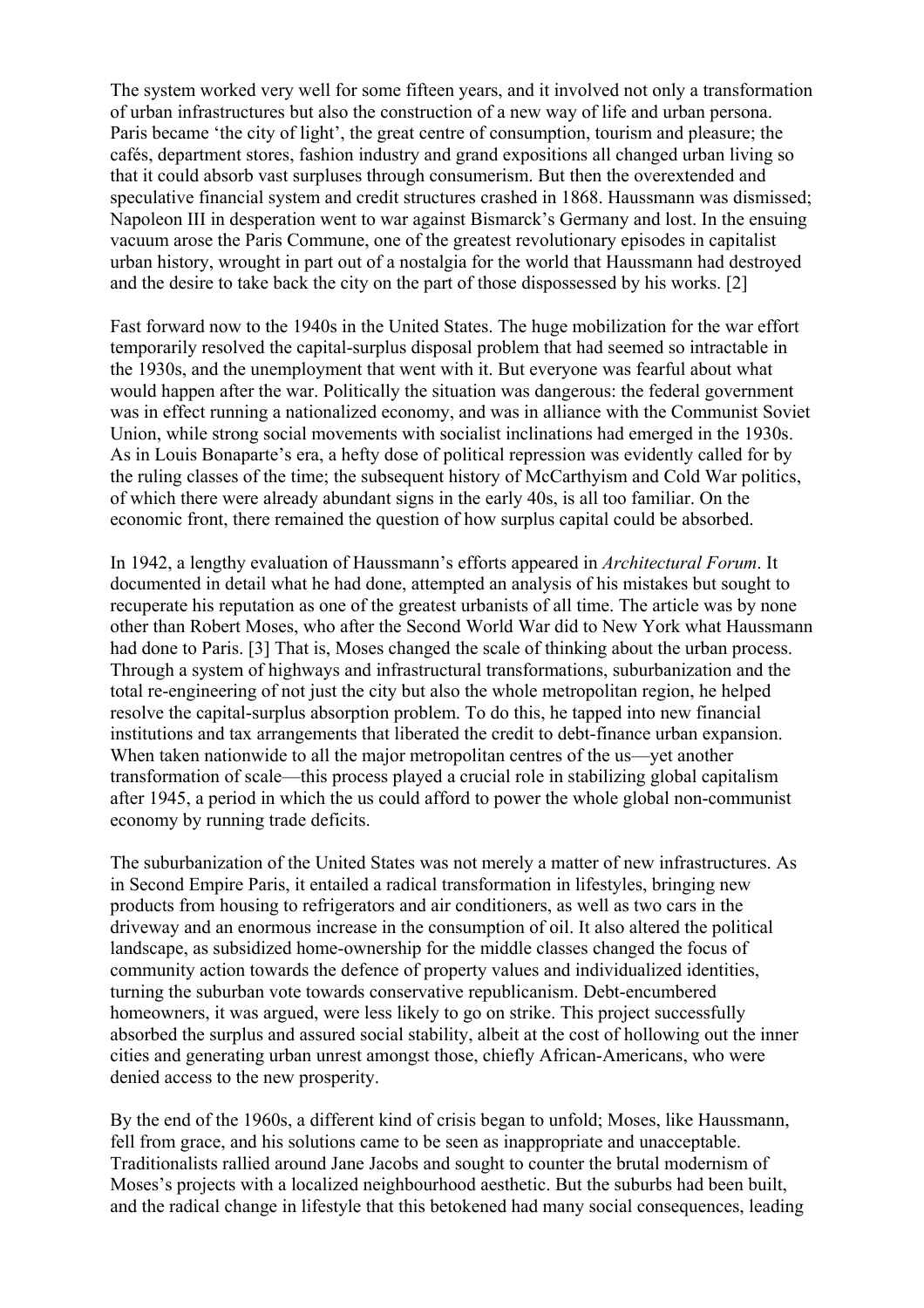feminists, for example, to proclaim the suburb as the locus of all their primary discontents. If Haussmannization had a part in the dynamics of the Paris Commune, the soulless qualities of suburban living also played a critical role in the dramatic events of 1968 in the us. Discontented white middle-class students went into a phase of revolt, sought alliances with marginalized groups claiming civil rights and rallied against American imperialism to create a movement to build another kind of world—including a different kind of urban experience.

In Paris, the campaign to stop the Left Bank Expressway and the destruction of traditional neighbourhoods by the invading 'high-rise giants' such as the Place d'Italie and Tour Montparnasse helped animate the larger dynamics of the 68 uprising. It was in this context that Henri Lefebvre wrote *The Urban Revolution*, which predicted not only that urbanization was central to the survival of capitalism and therefore bound to become a crucial focus of political and class struggle, but that it was obliterating step by step the distinctions between town and country through the production of integrated spaces across national territory, if not beyond. [4] The right to the city had to mean the right to command the whole urban process, which was increasingly dominating the countryside through phenomena ranging from agribusiness to second homes and rural tourism.

Along with the 68 revolt came a financial crisis within the credit institutions that, through debt-financing, had powered the property boom in the preceding decades. The crisis gathered momentum at the end of the 1960s until the whole capitalist system crashed, starting with the bursting of the global property-market bubble in 1973, followed by the fiscal bankruptcy of New York City in 1975. As William Tabb argued, the response to the consequences of the latter effectively pioneered the construction of a neoliberal answer to the problems of perpetuating class power and of reviving the capacity to absorb the surpluses that capitalism must produce to survive. [5]

## *Girding the globe*

Fast forward once again to our current conjuncture. International capitalism has been on a roller-coaster of regional crises and crashes—East and Southeast Asia in 1997–98; Russia in 1998; Argentina in 2001—but had until recently avoided a global crash even in the face of a chronic inability to dispose of capital surplus. What was the role of urbanization in stabilizing this situation? In the United States, it is accepted wisdom that the housing sector was an important stabilizer of the economy, particularly after the high-tech crash of the late 1990s, although it was an active component of expansion in the earlier part of that decade. The property market directly absorbed a great deal of surplus capital through the construction of city-centre and suburban homes and office spaces, while the rapid inflation of housing asset prices—backed by a profligate wave of mortgage refinancing at historically low rates of interest—boosted the us domestic market for consumer goods and services. American urban expansion partially steadied the global economy, as the us ran huge trade deficits with the rest of the world, borrowing around \$2 billion a day to fuel its insatiable consumerism and the wars in Afghanistan and Iraq.

But the urban process has undergone another transformation of scale. It has, in short, gone global. Property-market booms in Britain and Spain, as well as in many other countries, have helped power a capitalist dynamic in ways that broadly parallel what has happened in the United States. The urbanization of China over the last twenty years has been of a different character, with its heavy focus on infrastructural development, but it is even more important than that of the us. Its pace picked up enormously after a brief recession in 1997, to the extent that China has taken in nearly half the world's cement supplies since 2000. More than a hundred cities have passed the one-million population mark in this period, and previously small villages, such as Shenzhen, have become huge metropolises of 6 to 10 million people.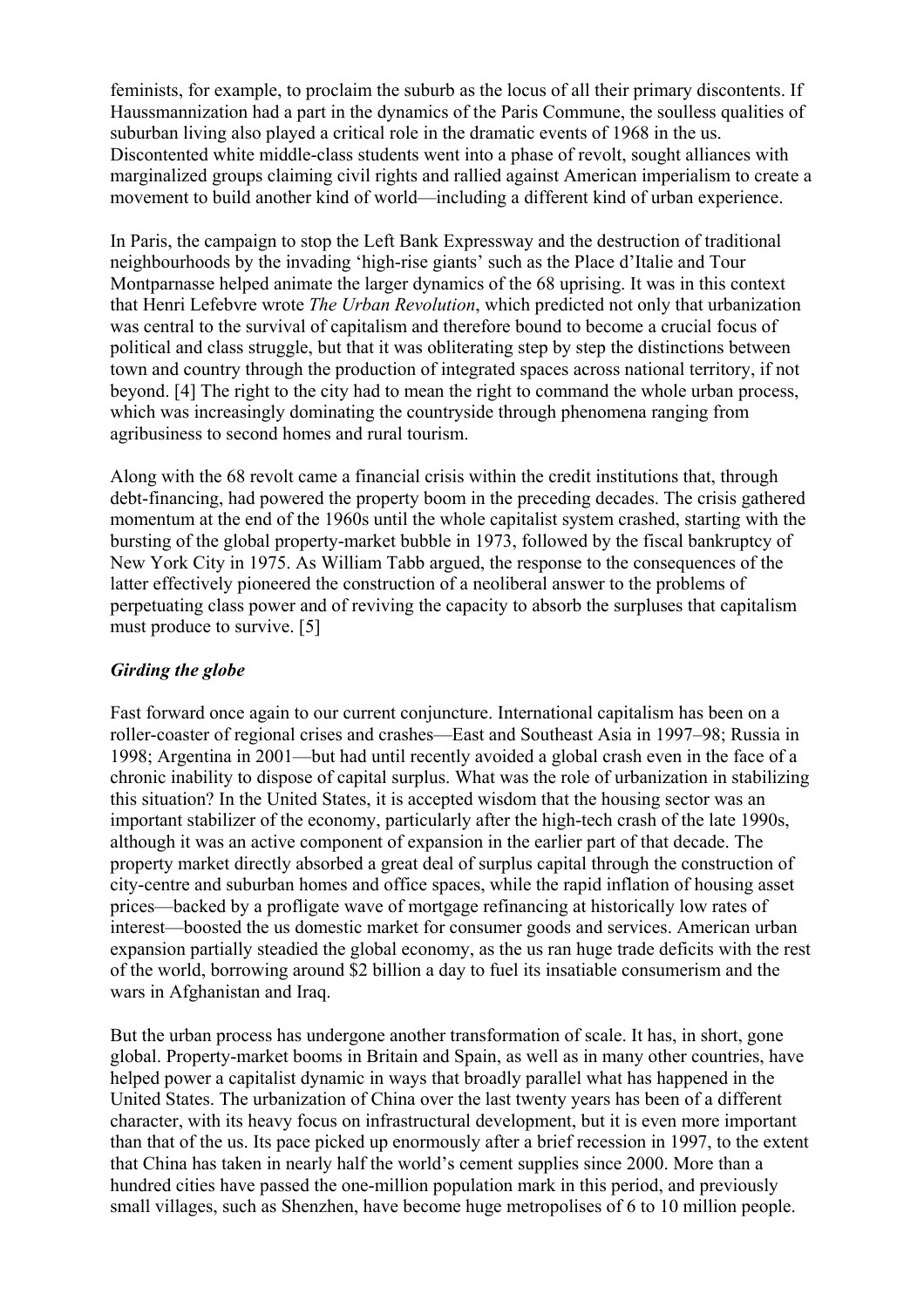Vast infrastructural projects, including dams and highways—again, all debt-financed—are transforming the landscape. The consequences for the global economy and the absorption of surplus capital have been significant: Chile booms thanks to the high price of copper, Australia thrives and even Brazil and Argentina have recovered in part because of the strength of Chinese demand for raw materials.

Is the urbanization of China, then, the primary stabilizer of global capitalism today? The answer has to be a qualified yes. For China is only the epicentre of an urbanization process that has now become genuinely global, partly through the astonishing integration of financial markets that have used their flexibility to debt-finance urban development around the world. The Chinese central bank, for example, has been active in the secondary mortgage market in the us while Goldman Sachs was heavily involved in the surging property market in Mumbai, and Hong Kong capital has invested in Baltimore. In the midst of a flood of impoverished migrants, construction boomed in Johannesburg, Taipei, Moscow, as well as the cities in the core capitalist countries, such as London and Los Angeles. Astonishing if not criminally absurd mega-urbanization projects have emerged in the Middle East in places such as Dubai and Abu Dhabi, mopping up the surplus arising from oil wealth in the most conspicuous, socially unjust and environmentally wasteful ways possible.

This global scale makes it hard to grasp that what is happening is in principle similar to the transformations that Haussmann oversaw in Paris. For the global urbanization boom has depended, as did all the others before it, on the construction of new financial institutions and arrangements to organize the credit required to sustain it. Financial innovations set in train in the 1980s—securitizing and packaging local mortgages for sale to investors worldwide, and setting up new vehicles to hold collateralized debt obligations—played a crucial role. Their many benefits included spreading risk and permitting surplus savings pools easier access to surplus housing demand; they also brought aggregate interest rates down, while generating immense fortunes for the financial intermediaries who worked these wonders. But spreading risk does not eliminate it. Furthermore, the fact that it can be distributed so widely encourages even riskier local behaviours, because liability can be transferred elsewhere. Without adequate risk-assessment controls, this wave of financialization has now turned into the so-called subprime mortgage and housing asset-value crisis. The fallout was concentrated in the first instance in and around us cities, with particularly serious implications for low-income, innercity African-Americans and households headed by single women. It also has affected those who, unable to afford the skyrocketing house prices in urban centres, especially in the Southwest, were forced into the metropolitan semi-periphery; here they took up speculatively built tract housing at initially easy rates, but now face escalating commuting costs as oil prices rise, and soaring mortgage payments as market rates come into effect.

The current crisis, with vicious local repercussions on urban life and infrastructures, also threatens the whole architecture of the global financial system and may trigger a major recession to boot. The parallels with the 1970s are uncanny—including the immediate easymoney response of the Federal Reserve in 2007–08, which will almost certainly generate strong currents of uncontrollable inflation, if not stagflation, in the not too distant future. However, the situation is far more complex now, and it is an open question whether China can compensate for a serious crash in the United States; even in the prc the pace of urbanization seems to be slowing down. The financial system is also more tightly coupled than it ever was before. [6] Computer-driven split-second trading always threatens to create a great divergence in the market—it is already producing incredible volatility in stock trading—that will precipitate a massive crisis, requiring a total re-think of how finance capital and money markets work, including their relation to urbanization.

### *Property and pacification*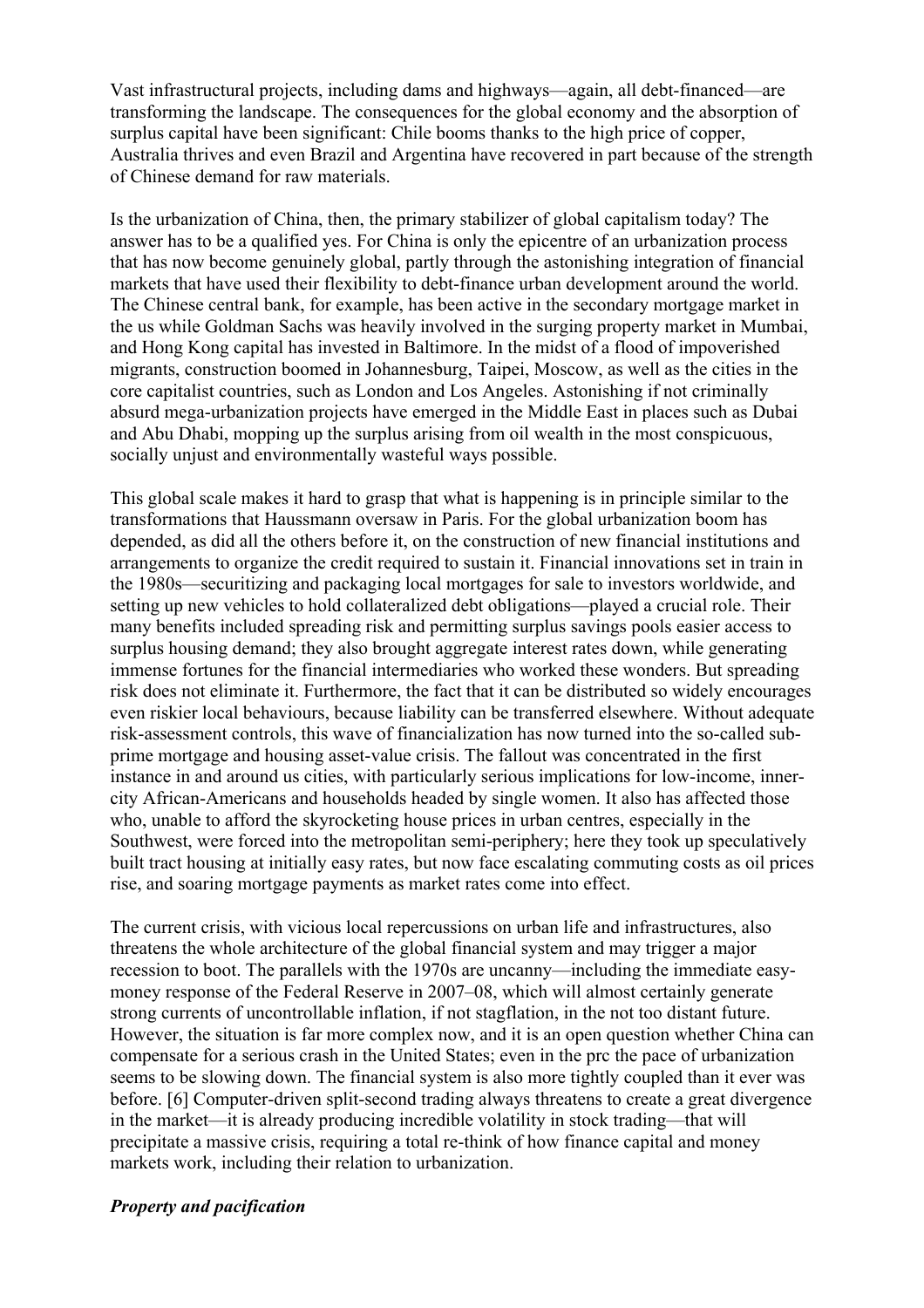As in all the preceding phases, this most recent radical expansion of the urban process has brought with it incredible transformations of lifestyle. Quality of urban life has become a commodity, as has the city itself, in a world where consumerism, tourism, cultural and knowledge-based industries have become major aspects of the urban political economy. The postmodernist penchant for encouraging the formation of market niches—in both consumer habits and cultural forms—surrounds the contemporary urban experience with an aura of freedom of choice, provided you have the money. Shopping malls, multiplexes and box stores proliferate, as do fast-food and artisanal market-places. We now have, as urban sociologist Sharon Zukin puts it, 'pacification by cappuccino'. Even the incoherent, bland and monotonous suburban tract development that continues to dominate in many areas now gets its antidote in a 'new urbanism' movement that touts the sale of community and boutique lifestyles to fulfill urban dreams. This is a world in which the neoliberal ethic of intense possessive individualism, and its cognate of political withdrawal from collective forms of action, becomes the template for human socialization. [7] The defence of property values becomes of such paramount political interest that, as Mike Davis points out, the home-owner associations in the state of California become bastions of political reaction, if not of fragmented neighbourhood fascisms. [8]

We increasingly live in divided and conflict-prone urban areas. In the past three decades, the neoliberal turn has restored class power to rich elites. Fourteen billionaires have emerged in Mexico since then, and in 2006 that country boasted the richest man on earth, Carlos Slim, at the same time as the incomes of the poor had either stagnated or diminished. The results are indelibly etched on the spatial forms of our cities, which increasingly consist of fortified fragments, gated communities and privatized public spaces kept under constant surveillance. In the developing world in particular, the city

is splitting into different separated parts, with the apparent formation of many 'microstates'. Wealthy neighbourhoods provided with all kinds of services, such as exclusive schools, golf courses, tennis courts and private police patrolling the area around the clock intertwine with illegal settlements where water is available only at public fountains, no sanitation system exists, electricity is pirated by a privileged few, the roads become mud streams whenever it rains, and where house-sharing is the norm. Each fragment appears to live and function autonomously, sticking firmly to what it has been able to grab in the daily fight for survival. [9]

Under these conditions, ideals of urban identity, citizenship and belonging—already threatened by the spreading malaise of a neoliberal ethic—become much harder to sustain. Privatized redistribution through criminal activity threatens individual security at every turn, prompting popular demands for police suppression. Even the idea that the city might function as a collective body politic, a site within and from which progressive social movements might emanate, appears implausible. There are, however, urban social movements seeking to overcome isolation and reshape the city in a different image from that put forward by the developers, who are backed by finance, corporate capital and an increasingly entrepreneurially minded local state apparatus.

### *Dispossessions*

Surplus absorption through urban transformation has an even darker aspect. It has entailed repeated bouts of urban restructuring through 'creative destruction', which nearly always has a class dimension since it is the poor, the underprivileged and those marginalized from political power that suffer first and foremost from this process. Violence is required to build the new urban world on the wreckage of the old. Haussmann tore through the old Parisian slums, using powers of expropriation in the name of civic improvement and renovation. He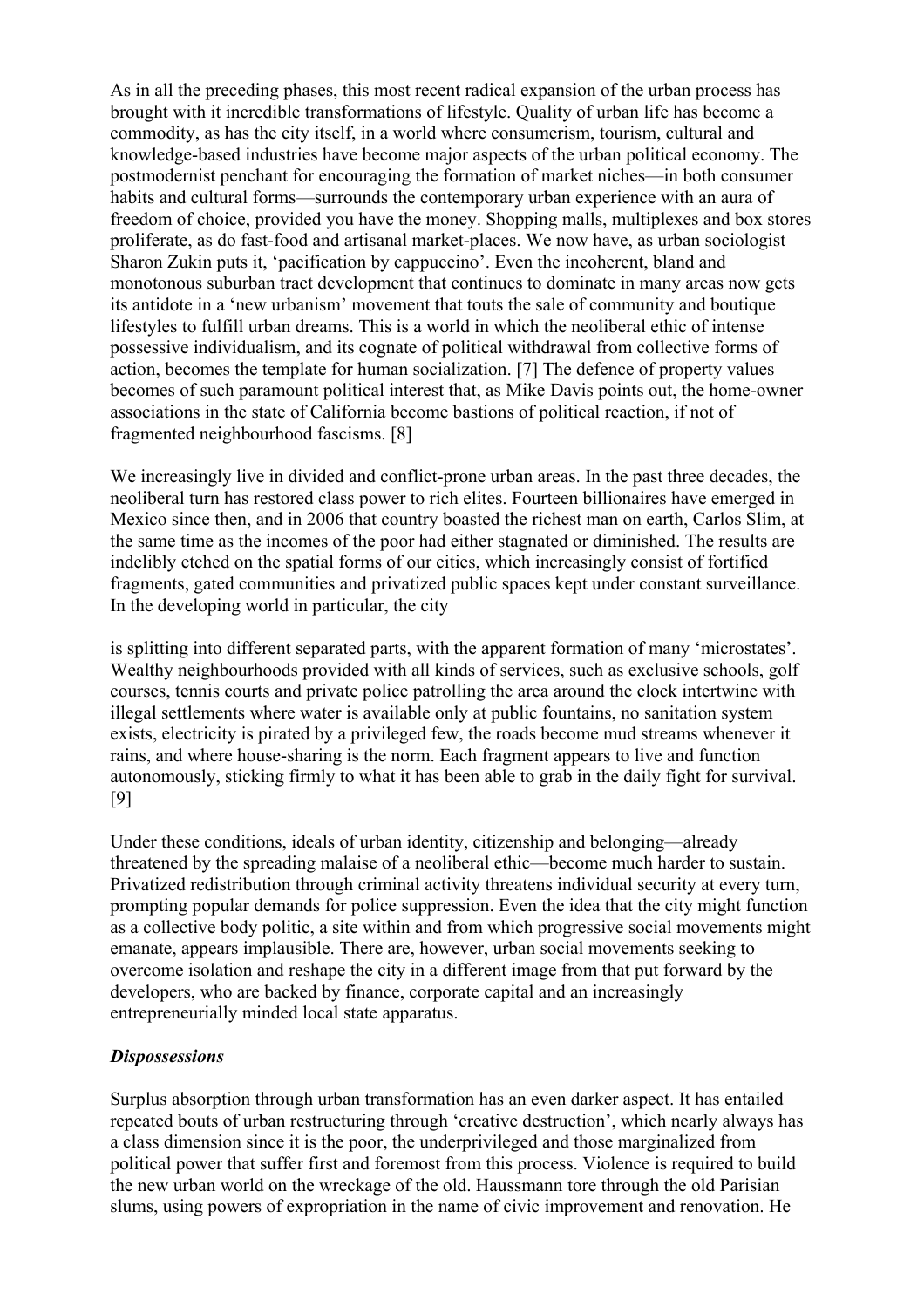deliberately engineered the removal of much of the working class and other unruly elements from the city centre, where they constituted a threat to public order and political power. He created an urban form where it was believed—incorrectly, as it turned out in 1871—that sufficient levels of surveillance and military control could be attained to ensure that revolutionary movements would easily be brought to heel. Nevertheless, as Engels pointed out in 1872:

In reality, the bourgeoisie has only one method of solving the housing question after its fashion—that is to say, of solving it in such a way that the solution continually reproduces the question anew. This method is called 'Haussmann' . . . No matter how different the reasons may be, the result is always the same; the scandalous alleys and lanes disappear to the accompaniment of lavish self-praise from the bourgeoisie on account of this tremendous success, but they appear again immediately somewhere else . . . The same economic necessity which produced them in the first place, produces them in the next place. [10]

It took more than a hundred years to complete the embourgeoisement of central Paris, with the consequences seen in recent years of uprisings and mayhem in those isolated suburbs that trap marginalized immigrants, unemployed workers and youth. The sad point here, of course, is that what Engels described recurs throughout history. Robert Moses 'took a meat axe to the Bronx', in his infamous words, bringing forth long and loud laments from neighbourhood groups and movements. In the cases of Paris and New York, once the power of state expropriations had been successfully resisted and contained, a more insidious and cancerous progression took hold through municipal fiscal discipline, property speculation and the sorting of land-use according to the rate of return for its 'highest and best use'. Engels understood this sequence all too well:

The growth of the big modern cities gives the land in certain areas, particularly in those areas which are centrally situated, an artificially and colossally increasing value; the buildings erected on these areas depress this value instead of increasing it, because they no longer belong to the changed circumstances. They are pulled down and replaced by others. This takes place above all with workers' houses which are situated centrally and whose rents, even with the greatest overcrowding, can never, or only very slowly, increase above a certain maximum. They are pulled down and in their stead shops, warehouses and public buildings are erected. [11]

Though this description was written in 1872, it applies directly to contemporary urban development in much of Asia—Delhi, Seoul, Mumbai—as well as gentrification in New York. A process of displacement and what I call 'accumulation by dispossession' lie at the core of urbanization under capitalism. [12] It is the mirror-image of capital absorption through urban redevelopment, and is giving rise to numerous conflicts over the capture of valuable land from low-income populations that may have lived there for many years.

Consider the case of Seoul in the 1990s: construction companies and developers hired goon squads of sumo-wrestler types to invade neighbourhoods on the city's hillsides. They sledgehammered down not only housing but also all the possessions of those who had built their own homes in the 1950s on what had become premium land. High-rise towers, which show no trace of the brutality that permitted their construction, now cover most of those hillsides. In Mumbai, meanwhile, 6 million people officially considered as slum dwellers are settled on land without legal title; all maps of the city leave these places blank. With the attempt to turn Mumbai into a global financial centre to rival Shanghai, the propertydevelopment boom has gathered pace, and the land that squatters occupy appears increasingly valuable. Dharavi, one of the most prominent slums in Mumbai, is estimated to be worth \$2 billion. The pressure to clear it—for environmental and social reasons that mask the land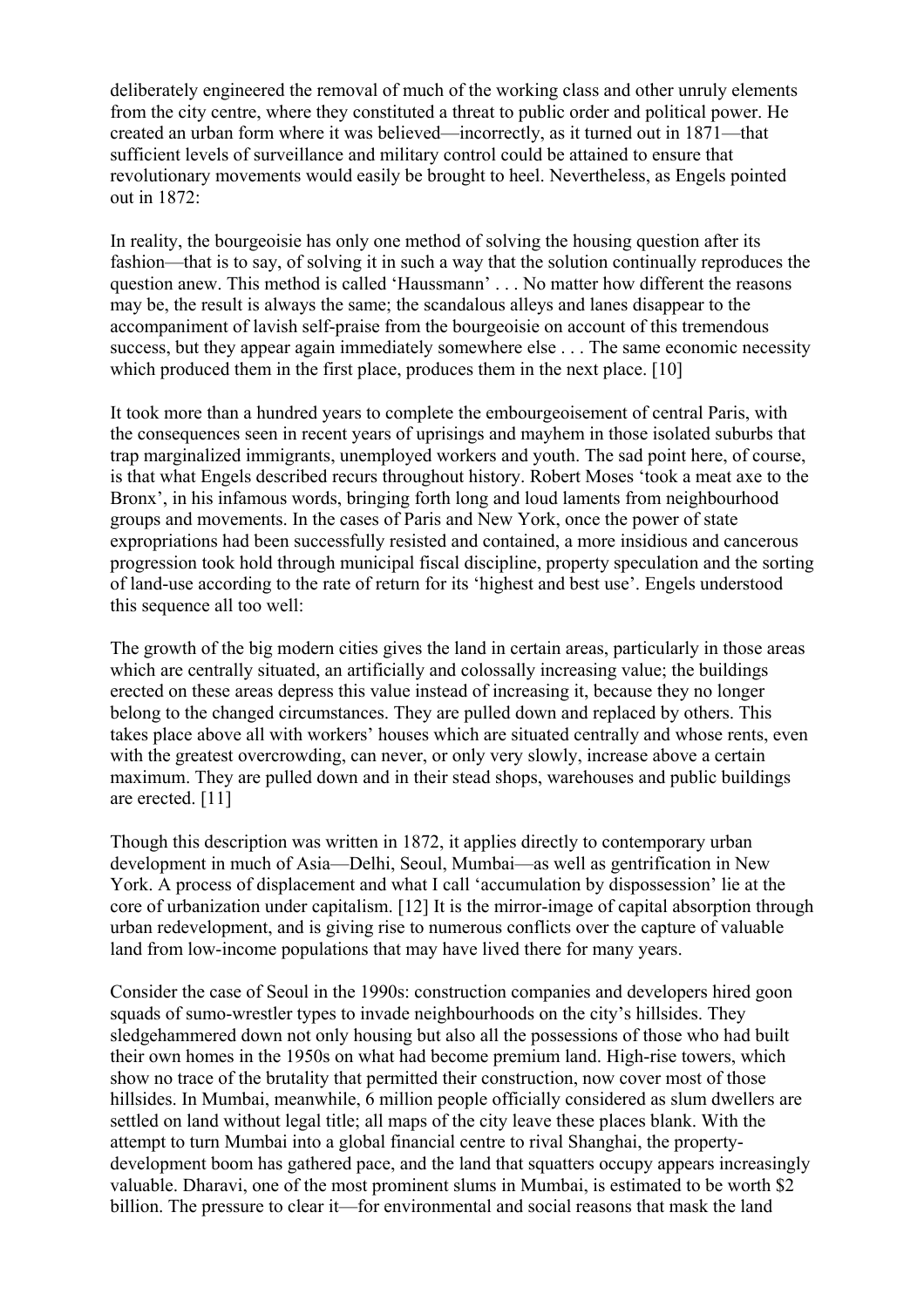grab—is mounting daily. Financial powers backed by the state push for forcible slum clearance, in some cases violently taking possession of terrain occupied for a whole generation. Capital accumulation through real-estate activity booms, since the land is acquired at almost no cost.

Will the people who are displaced get compensation? The lucky ones get a bit. But while the Indian Constitution specifies that the state has an obligation to protect the lives and well-being of the whole population, irrespective of caste or class, and to guarantee rights to housing and shelter, the Supreme Court has issued judgements that rewrite this constitutional requirement. Since slum dwellers are illegal occupants and many cannot definitively prove their long-term residence, they have no right to compensation. To concede that right, says the Supreme Court, would be tantamount to rewarding pickpockets for their actions. So the squatters either resist and fight, or move with their few belongings to camp out on the sides of highways or wherever they can find a tiny space. [13] Examples of dispossession can also be found in the us, though these tend to be less brutal and more legalistic: the government's right of eminent domain has been abused in order to displace established residents in reasonable housing in favour of higher-order land uses, such as condominiums and box stores. When this was challenged in the us Supreme Court, the justices ruled that it was constitutional for local jurisdictions to behave in this way in order to increase their property-tax base. [14]

In China millions are being dispossessed of the spaces they have long occupied—three million in Beijing alone. Since they lack private-property rights, the state can simply remove them by fiat, offering a minor cash payment to help them on their way before turning the land over to developers at a large profit. In some instances, people move willingly, but there are also reports of widespread resistance, the usual response to which is brutal repression by the Communist party. In the prc it is often populations on the rural margins who are displaced, illustrating the significance of Lefebvre's argument, presciently laid out in the 1960s, that the clear distinction which once existed between the urban and the rural is gradually fading into a set of porous spaces of uneven geographical development, under the hegemonic command of capital and the state. This is also the case in India, where the central and state governments now favour the establishment of Special Economic Zones—ostensibly for industrial development, though most of the land is designated for urbanization. This policy has led to pitched battles against agricultural producers, the grossest of which was the massacre at Nandigram in West Bengal in March 2007, orchestrated by the state's Marxist government. Intent on opening up terrain for the Salim Group, an Indonesian conglomerate, the ruling cpi(m) sent armed police to disperse protesting villagers; at least 14 were shot dead and dozens wounded. Private property rights in this case provided no protection.

What of the seemingly progressive proposal to award private-property rights to squatter populations, providing them with assets that will permit them to leave poverty behind? [15] Such a scheme is now being mooted for Rio's favelas, for example. The problem is that the poor, beset with income insecurity and frequent financial difficulties, can easily be persuaded to trade in that asset for a relatively low cash payment. The rich typically refuse to give up their valued assets at any price, which is why Moses could take a meat axe to the low-income Bronx but not to affluent Park Avenue. The lasting effect of Margaret Thatcher's privatization of social housing in Britain has been to create a rent and price structure throughout metropolitan London that precludes lower-income and even middle-class people from access to accommodation anywhere near the urban centre. I wager that within fifteen years, if present trends continue, all those hillsides in Rio now occupied by favelas will be covered by highrise condominiums with fabulous views over the idyllic bay, while the erstwhile favela dwellers will have been filtered off into some remote periphery.

### *Formulating demands*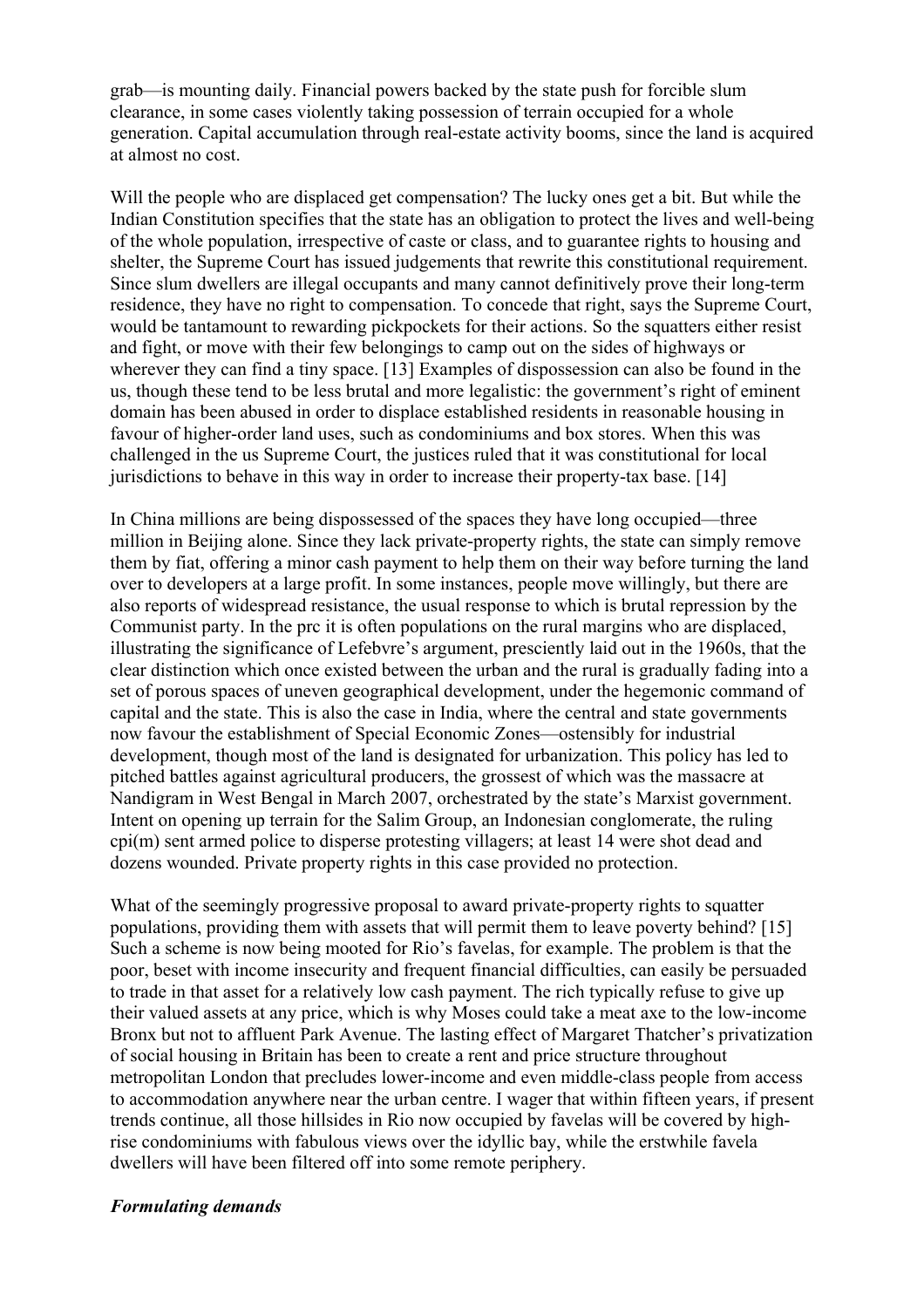Urbanization, we may conclude, has played a crucial role in the absorption of capital surpluses, at ever increasing geographical scales, but at the price of burgeoning processes of creative destruction that have dispossessed the masses of any right to the city whatsoever. The planet as building site collides with the 'planet of slums'. [16] Periodically this ends in revolt, as in Paris in 1871 or the us after the assassination of Martin Luther King in 1968. If, as seems likely, fiscal difficulties mount and the hitherto successful neoliberal, postmodernist and consumerist phase of capitalist surplus-absorption through urbanization is at an end and a broader crisis ensues, then the question arises: where is our 68 or, even more dramatically, our version of the Commune? As with the financial system, the answer is bound to be much more complex precisely because the urban process is now global in scope. Signs of rebellion are everywhere: the unrest in China and India is chronic, civil wars rage in Africa, Latin America is in ferment. Any of these revolts could become contagious. Unlike the fiscal system, however, the urban and peri-urban social movements of opposition, of which there are many around the world, are not tightly coupled; indeed most have no connection to each other. If they somehow did come together, what should they demand?

The answer to the last question is simple enough in principle: greater democratic control over the production and utilization of the surplus. Since the urban process is a major channel of surplus use, establishing democratic management over its urban deployment constitutes the right to the city. Throughout capitalist history, some of the surplus value has been taxed, and in social-democratic phases the proportion at the state's disposal rose significantly. The neoliberal project over the last thirty years has been oriented towards privatizing that control. The data for all oecd countries show, however, that the state's portion of gross output has been roughly constant since the 1970s. [17] The main achievement of the neoliberal assault, then, has been to prevent the public share from expanding as it did in the 1960s. Neoliberalism has also created new systems of governance that integrate state and corporate interests, and through the application of money power, it has ensured that the disbursement of the surplus through the state apparatus favours corporate capital and the upper classes in shaping the urban process. Raising the proportion of the surplus held by the state will only have a positive impact if the state itself is brought back under democratic control.

Increasingly, we see the right to the city falling into the hands of private or quasi-private interests. In New York City, for example, the billionaire mayor, Michael Bloomberg, is reshaping the city along lines favourable to developers, Wall Street and transnational capitalist-class elements, and promoting the city as an optimal location for high-value businesses and a fantastic destination for tourists. He is, in effect, turning Manhattan into one vast gated community for the rich. In Mexico City, Carlos Slim had the downtown streets recobbled to suit the tourist gaze. Not only affluent individuals exercise direct power. In the town of New Haven, strapped for resources for urban reinvestment, it is Yale, one of the wealthiest universities in the world, that is redesigning much of the urban fabric to suit its needs. Johns Hopkins is doing the same for East Baltimore, and Columbia University plans to do so for areas of New York, sparking neighbourhood resistance movements in both cases. The right to the city, as it is now constituted, is too narrowly confined, restricted in most cases to a small political and economic elite who are in a position to shape cities more and more after their own desires.

Every January, the Office of the New York State Comptroller publishes an estimate of the total Wall Street bonuses for the previous twelve months. In 2007, a disastrous year for financial markets by any measure, these added up to \$33.2 billion, only 2 per cent less than the year before. In mid-summer of 2007, the Federal Reserve and the European Central Bank poured billions of dollars' worth of short-term credit into the financial system to ensure its stability, and thereafter the Fed dramatically lowered interest rates or pumped in vast amounts of liquidity every time the Dow threatened to fall precipitously. Meanwhile, some two million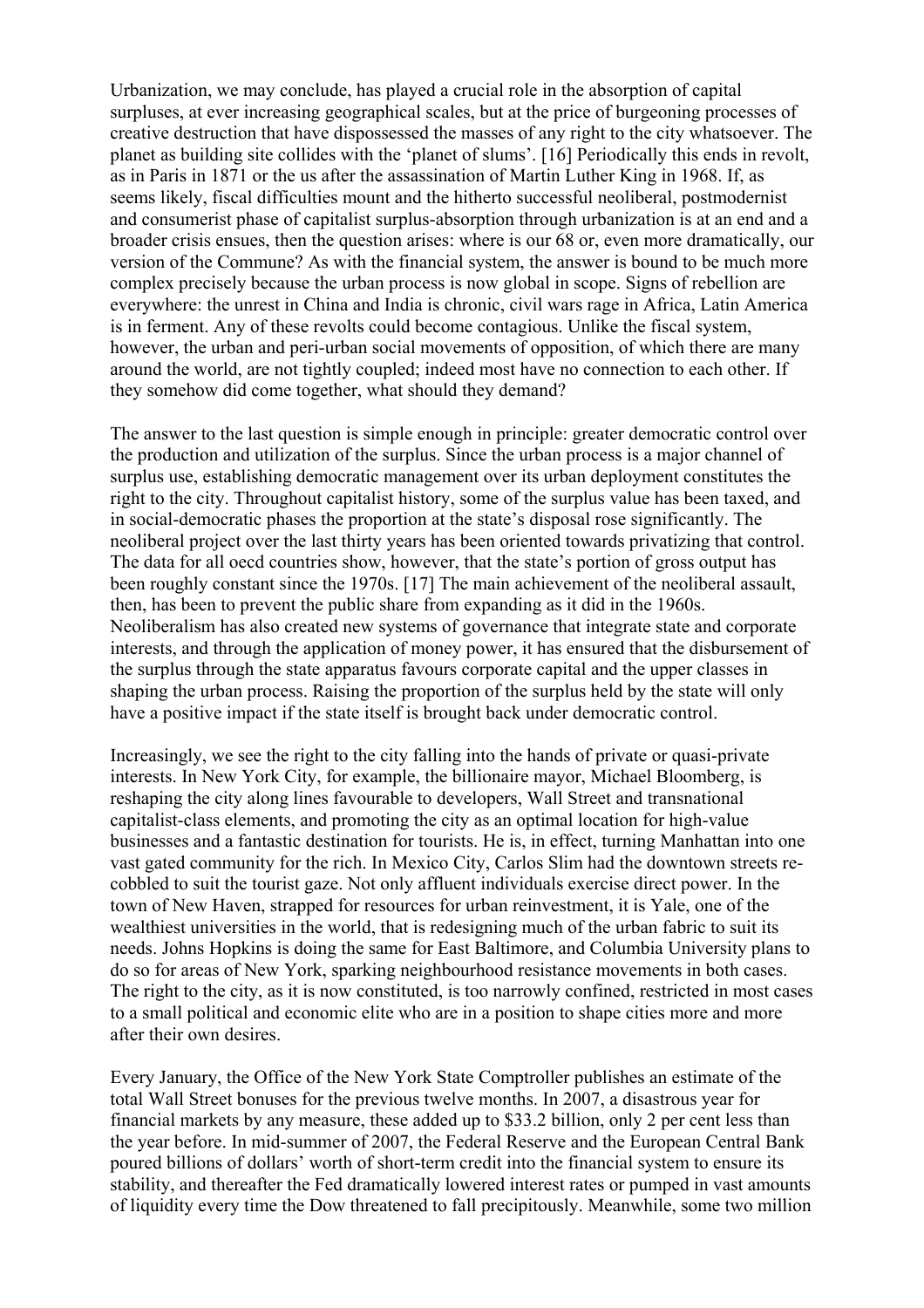people have been or are about to be made homeless by foreclosures. Many city neighbourhoods and even whole peri-urban communities in the us have been boarded up and vandalized, wrecked by the predatory lending practices of the financial institutions. This population is due no bonuses. Indeed, since foreclosure means debt forgiveness, which is regarded as income in the United States, many of those evicted face a hefty income-tax bill for money they never had in their possession. This asymmetry cannot be construed as anything less than a massive form of class confrontation. A 'Financial Katrina' is unfolding, which conveniently (for the developers) threatens to wipe out low-income neighbourhoods on potentially high-value land in many inner-city areas far more effectively and speedily than could be achieved through eminent domain.

We have yet, however, to see a coherent opposition to these developments in the twenty-first century. There are, of course, already a great many diverse social movements focusing on the urban question—from India and Brazil to China, Spain, Argentina and the United States. In 2001, a City Statute was inserted into the Brazilian Constitution, after pressure from social movements, to recognize the collective right to the city. [18] In the us, there have been calls for much of the \$700 billion bail-out for financial institutions to be diverted into a Reconstruction Bank, which would help prevent foreclosures and fund efforts at neighbourhood revitalization and infrastructural renewal at municipal level. The urban crisis that is affecting millions would then be prioritized over the needs of big investors and financiers. Unfortunately the social movements are not strong enough or sufficiently mobilized to force through this solution. Nor have these movements yet converged on the singular aim of gaining greater control over the uses of the surplus—let alone over the conditions of its production.

At this point in history, this has to be a global struggle, predominantly with finance capital, for that is the scale at which urbanization processes now work. To be sure, the political task of organizing such a confrontation is difficult if not daunting. However, the opportunities are multiple because, as this brief history shows, crises repeatedly erupt around urbanization both locally and globally, and because the metropolis is now the point of massive collision—dare we call it class struggle?—over the accumulation by dispossession visited upon the least welloff and the developmental drive that seeks to colonize space for the affluent.

One step towards unifying these struggles is to adopt the right to the city as both working slogan and political ideal, precisely because it focuses on the question of who commands the necessary connection between urbanization and surplus production and use. The democratization of that right, and the construction of a broad social movement to enforce its will is imperative if the dispossessed are to take back the control which they have for so long been denied, and if they are to institute new modes of urbanization. Lefebvre was right to insist that the revolution has to be urban, in the broadest sense of that term, or nothing at all.

<sup>[1]</sup> Robert Park, *On Social Control and Collective Behavior*, Chicago 1967, p. 3.

<sup>[2]</sup> For a fuller account, see David Harvey, *Paris, Capital of Modernity*, New York 2003.

<sup>[3]</sup> Robert Moses, 'What Happened to Haussmann?', *Architectural Forum*, vol. 77 (July 1942), pp. 57–66.